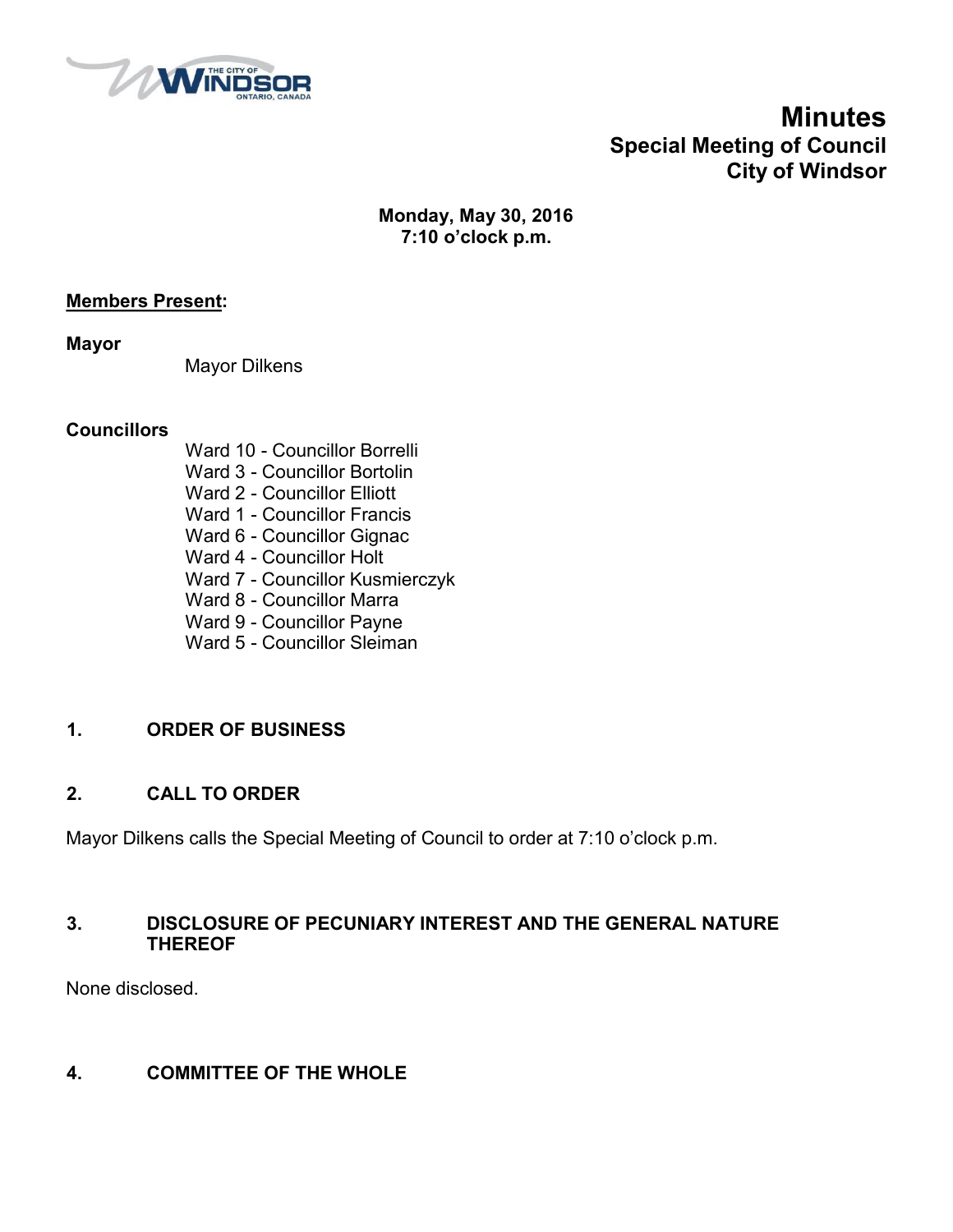# **Minutes Special Meeting of Council Monday, May 30, 2016** Page **2** of **6**

Moved by: Councillor Borrelli Seconded by: Councillor Bortolin

That Council do now rise and move into Committee of the Whole with the Mayor presiding for the purpose of dealing with:

- a) hearing presentations and delegations;
- b) consideration of business items;
- c) **Report of Special In-Camera Meeting or other Committee as may be held prior to Council** (if scheduled); and
- d) consideration of By-law 76-2016 . Carried.

### **5. COMMUNICATIONS INFORMATION PACKAGE**

None presented.

#### **6. CORRESPONDENCE**

None presented.

#### **7. CONSENT AGENDA**

#### **7.1. Report No. 4 of the New City Hall Project Steering Committee of its meeting held May 20, 2016**

Moved by: Councillor Gignac Seconded by: Councillor Sleiman

Decision Number: CR349/2016

That Report No. 4 of the New City Hall Project Steering Committee of its meeting held May 20, 2016 (RFT 43-16, New City Hall General Contractor/Provisional Items) **BE ADOPTED AS CORRECTED** by the administrative memo dated May 26, 2016, indicating that the correct sum of all 5 provisional items is \$1,135,500 as opposed to \$1,115,000. Carried.

Councillors Bortolin and Kusmierczyk voting nay.

Report Number: SCM 89/2016 Clerk's File: APM/9120 7.1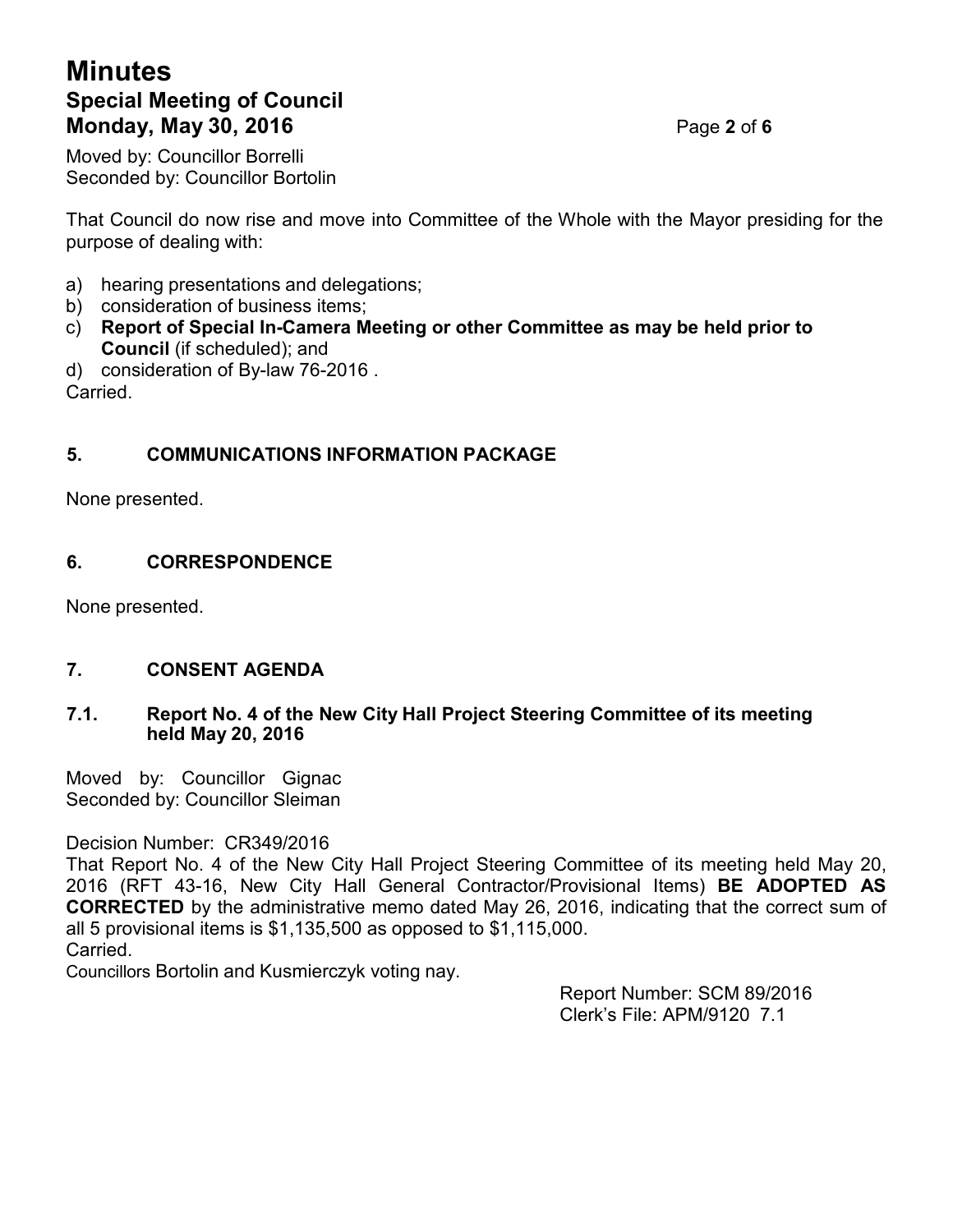#### **7.2. New City Hall Furniture - Request for Proposal 46-16 - City Wide**

Moved by: Councillor Gignac Seconded by: Councillor Sleiman

Decision Number: CR350/2016

- I. THAT in compliance with provisions of RFP No.46-16, **APPROVAL BE GIVEN** to enter into an agreement with Monarch Basics for the New City Hall Furniture in the amount of \$1,171,652 (excluding. H.S.T.), and that the Chief Administrative Officer and the City Clerk **BE AUTHORIZED** to execute the required contract with Monarch Basics, satisfactory in form to the City Solicitor, in financial content to the City Treasurer, and in technical content to the City Engineer, and
- II. THAT the Furniture contract **BE ASSIGNED** to the successful low bidder of the New City Hall tender (subject of a separate report) as a change order in the amount of \$1,218,518 (including 4% overhead and excluding H.S.T. as per the terms of the Construction Contract).

Carried.

Councillors Bortolin and Kusmierczyk voting nay.

Report Number: C 102/2016 Clerk's File: APM/9120 7.2

#### **7.3. New City Hall General Contractor - Award of Tender 43-16 - City Wide**

Moved by: Councillor Gignac Seconded by: Councillor Sleiman

Decision Number: CR351/2016

I. That the following low tender for the complete construction of the New City Hall **BE ACCEPTED:**

TENDERER: Oscar Construction Company Ltd. TENDER NO.: 43-16 BASE TENDER PRICE: \$28,543,290 (excluding. H.S.T.) ACCOUNT CHARGED**:** 007 5410-7P01-02942-7115001

and further, that the Chief Administrative Officer and the City Clerk, **BE AUTHORIZED** to execute the contract to the low bidder, satisfactory in form to the City Solicitor, in financial content to the City Treasurer, and in technical content to the City Engineer, and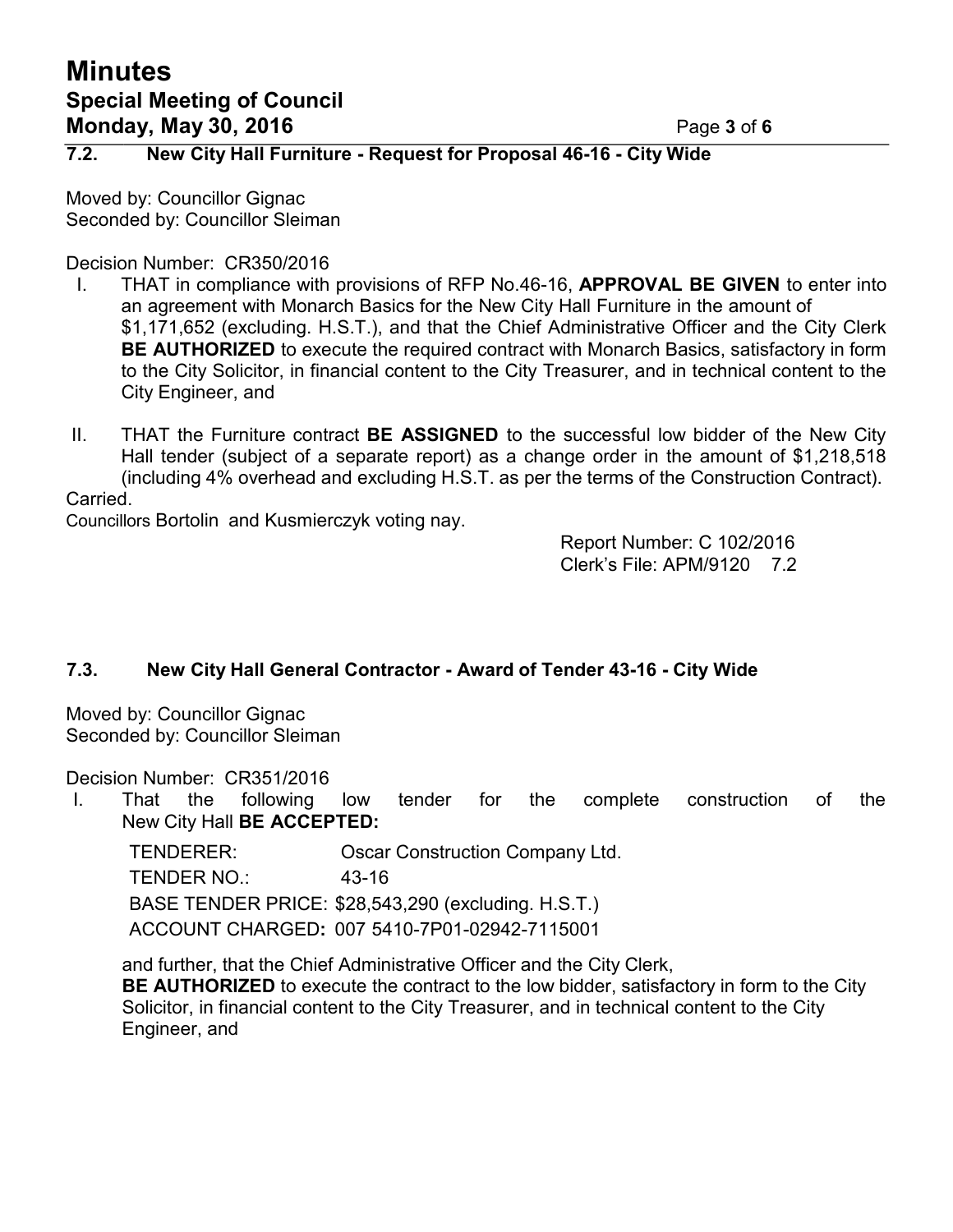# **Minutes Special Meeting of Council Monday, May 30, 2016** Page **4** of **6**

II. That the following Provisional Prices **BE APPROVED** and included in addition to the base tender price:

Separate Price No.  $1 - $365,000$  (excluding H.S.T.) Separate Price No. 2 – \$ 114,000 (excluding H.S.T.) Separate Price No. 3 – \$ 489,000 (excluding H.S.T.) Separate Price No. 4 – \$ 126,500 (excluding H.S.T.) Separate Price No. 5 – \$ 41,000 (excluding H.S.T.)

and,

III. That the resulting construction surplus totaling \$815,113 **BE TRANSFERED** to the contingency budget within the New City Hall project.

Carried.

Councillors Bortolin and Kusmierczyk voting nay.

Report Number: C 104/2016 Clerk's File: APM/9120 7.3

#### **8. REQUESTS FOR DEFERRALS, REFERRALS OR WITHDRAWALS**

None requested.

#### **9. PRESENTATIONS AND DELEGATIONS**

None presented.

#### **10. REGULAR BUSINESS ITEMS**

None.

#### **11. BY-LAWS (First and Second Readings)**

Moved by: Councillor Kusmierczyk Seconded by: Councillor Marra

That the following By-law No. 76-2016 **BE INTRODUCED** and read a first and second time:

76-2016 "A BY-LAW TO CONFIRM PROCEEDINGS OF THE COUNCIL OF THE CORPORATION OF THE CITY OF WINDSOR AT ITS MEETING HELD ON THE 30th DAY OF MAY, 2016"

Carried.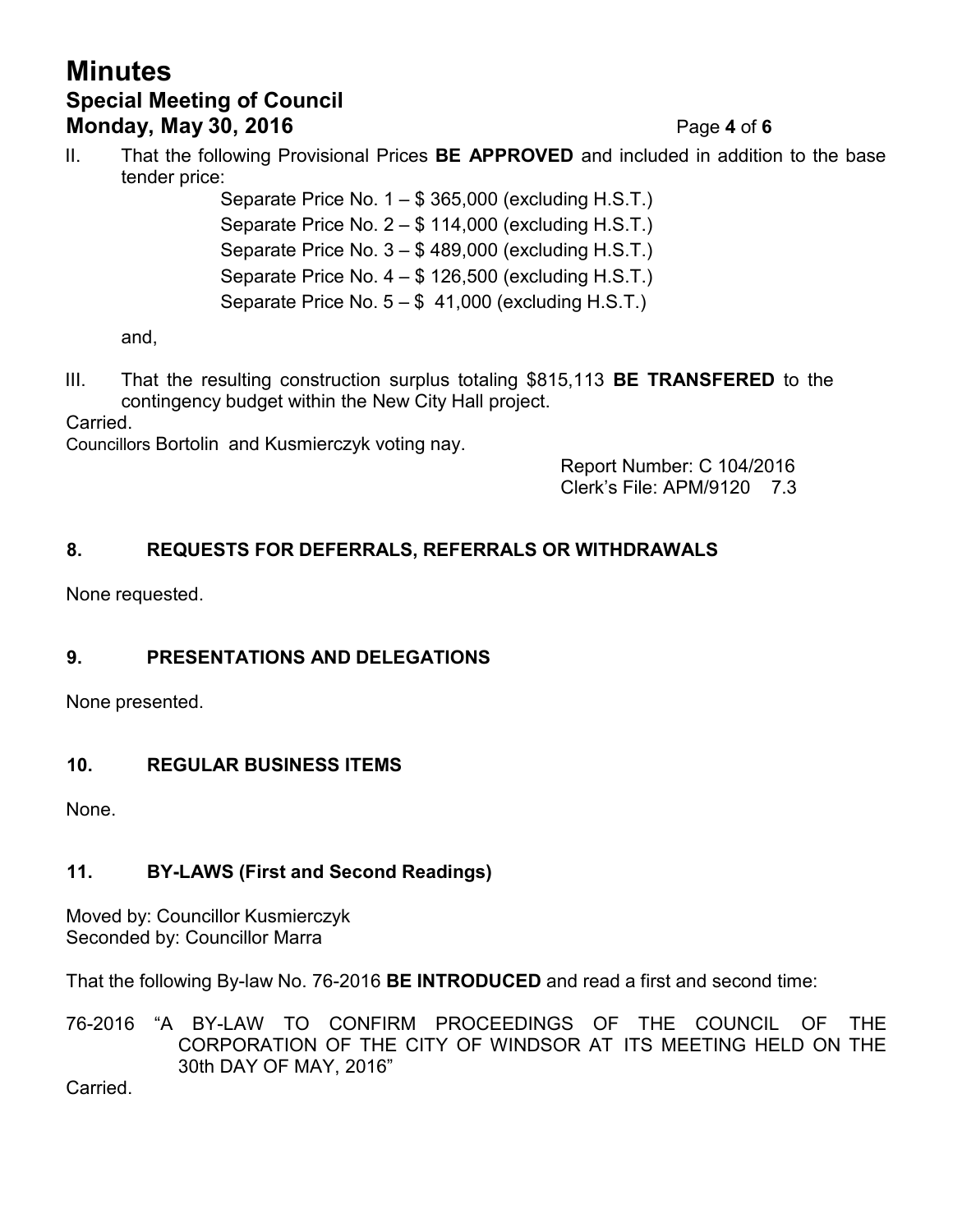#### **12. MOVE BACK INTO FORMAL SESSION**

Moved by: Councillor Payne Seconded by: Councillor Sleiman

That the Committee of the Whole does now rise and report to Council respecting the business items considered by the Committee:

1) Consideration of business items listed on the Agenda (as presented)

2) By-law given first and second reading (as presented).

Carried.

#### **NOTICE OF MOTION**

Moved by: Councillor Sleiman Seconded by: Councillor Payne

Decision Number: CR352/2016 That Rule 13.9 of the Procedure By-law regarding business not already before Council **BE WAIVED** to permit the introduction of a motion for consideration without prior notice regarding Union Gas Limited – Panhandle Relocation Project. Carried.

Moved by: Councillor Sleiman Seconded by: Councillor Borrelli

Decision Number: CR353/2016

That Mayor Dilkens **BE AUTHORIZED** to issue a letter on behalf of Windsor City Council supporting the application filed by Union Gas Limited with the Ontario Energy Board for approval of the Panhandle Relocation Project in which Union Gas is seeking to relocate two pipelines to accommodate the Windsor Detroit Bridge Authority's International Trade Crossing/Detroit River International Crossing project in the City of Windsor. Carried.

ST/8821

#### **13. THIRD AND FINAL READING OF THE BY-LAWS**

Moved by: Councillor Borrelli Seconded by: Councillor Bortolin

That By-Law 76-2016, having been read a first and second time be now read a third time and finally passed and that the Mayor and Clerk **BE AUTHORIZED** to sign and seal the same notwithstanding any contrary provision of the Council. Carried.